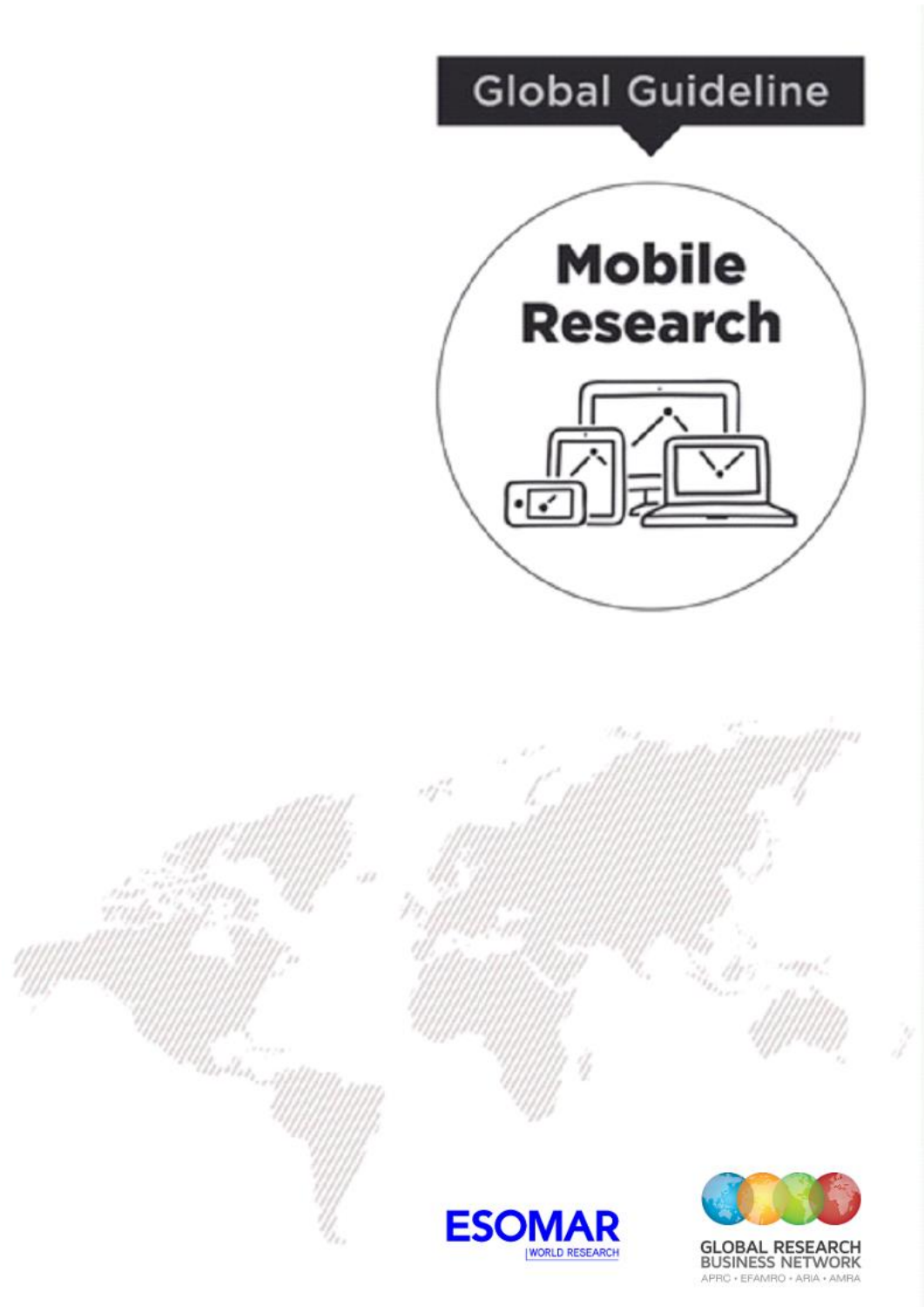ESOMAR is the global voice of the data, research and insights community, speaking on behalf of over 500 individual professionals and 500 companies who provide or commission data analytics and research in more than 130 countries, all of whom agree to uphold the ICC/ESOMAR International Code**.**

GRBN, the Global Research Business Network, connects 45 research associations and over 3500 research businesses on five continents. www.grbn.org

© 2017 ESOMAR and GRBN. Issued August 2017. Last updated August 2017

This guideline is drafted in English and the English text (available at www.esomar.org) is the definitive version. The text may be copied, distributed and transmitted under the condition that appropriate attribution is made and the following notice is included "© 2017 ESOMAR and GRBN".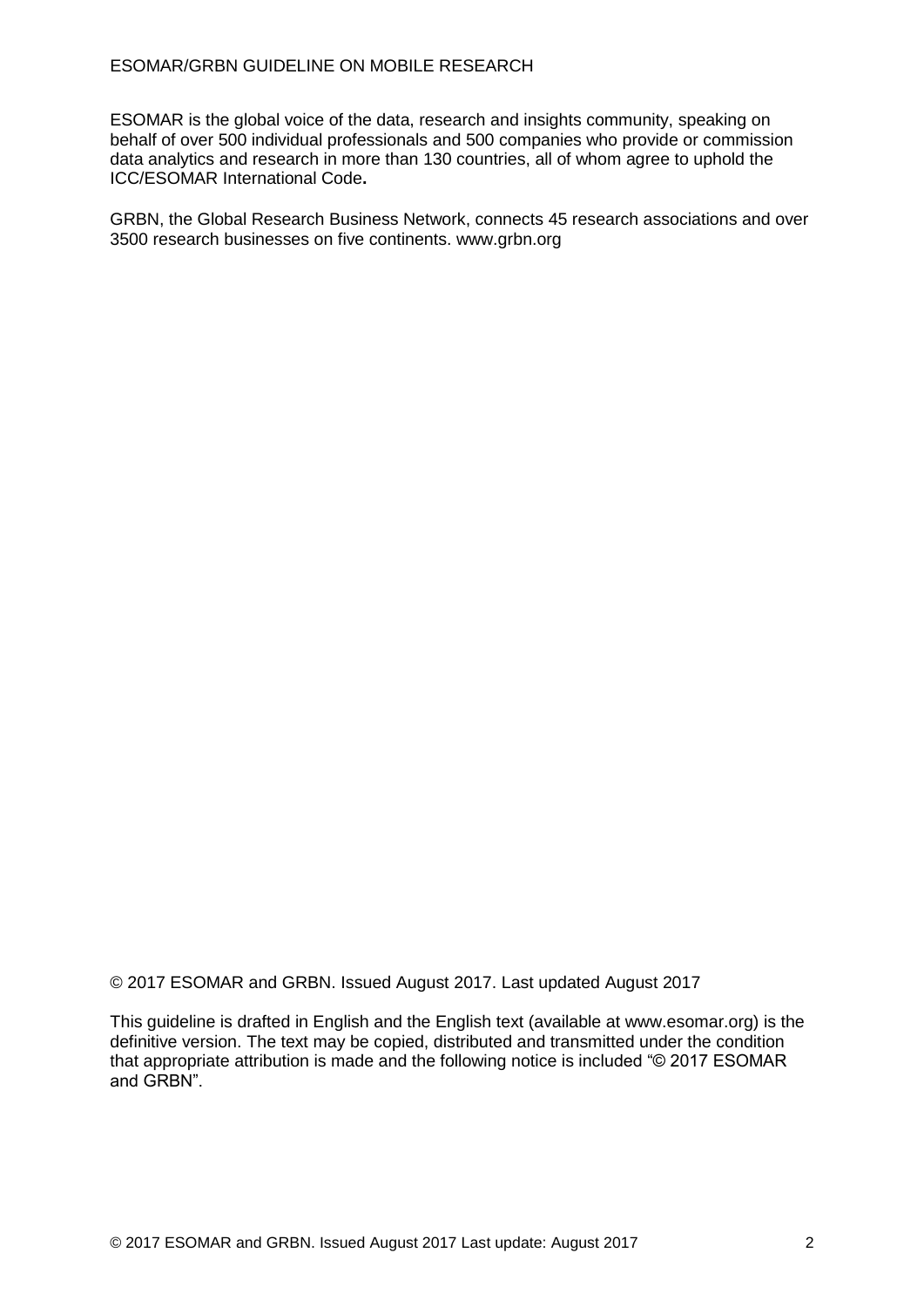# **TABLE OF CONTENT**

| 1.1 Scope                                                                                                      |  |
|----------------------------------------------------------------------------------------------------------------|--|
| 3 DATA SUBJECTS: RELATIONSHIPS AND RESPONSIBILITIES 7                                                          |  |
| 3.1.1<br>3.1.2<br>3.1.3<br>Costs<br>3.1.4                                                                      |  |
| 3.3 Notification, honesty, consent and the voluntary nature of research  8<br>3.3.1<br>3.3.2<br>3.3.3<br>3.3.4 |  |
| 3.4.1<br>3.4.2<br>3.4.3                                                                                        |  |
| 3.7.1<br>3.7.2<br>3.7.3<br>3.7.4<br>3.7.5<br>3.7.6<br>3.7.7                                                    |  |
| 3.8.1                                                                                                          |  |
| 4 CLIENTS: RELATIONSHIPS AND RESPONSIBILITIES 15                                                               |  |
| 5 THE GENERAL PUBLIC: RELATIONSHIPS AND RESPONSIBILITIES  15                                                   |  |
|                                                                                                                |  |
|                                                                                                                |  |
|                                                                                                                |  |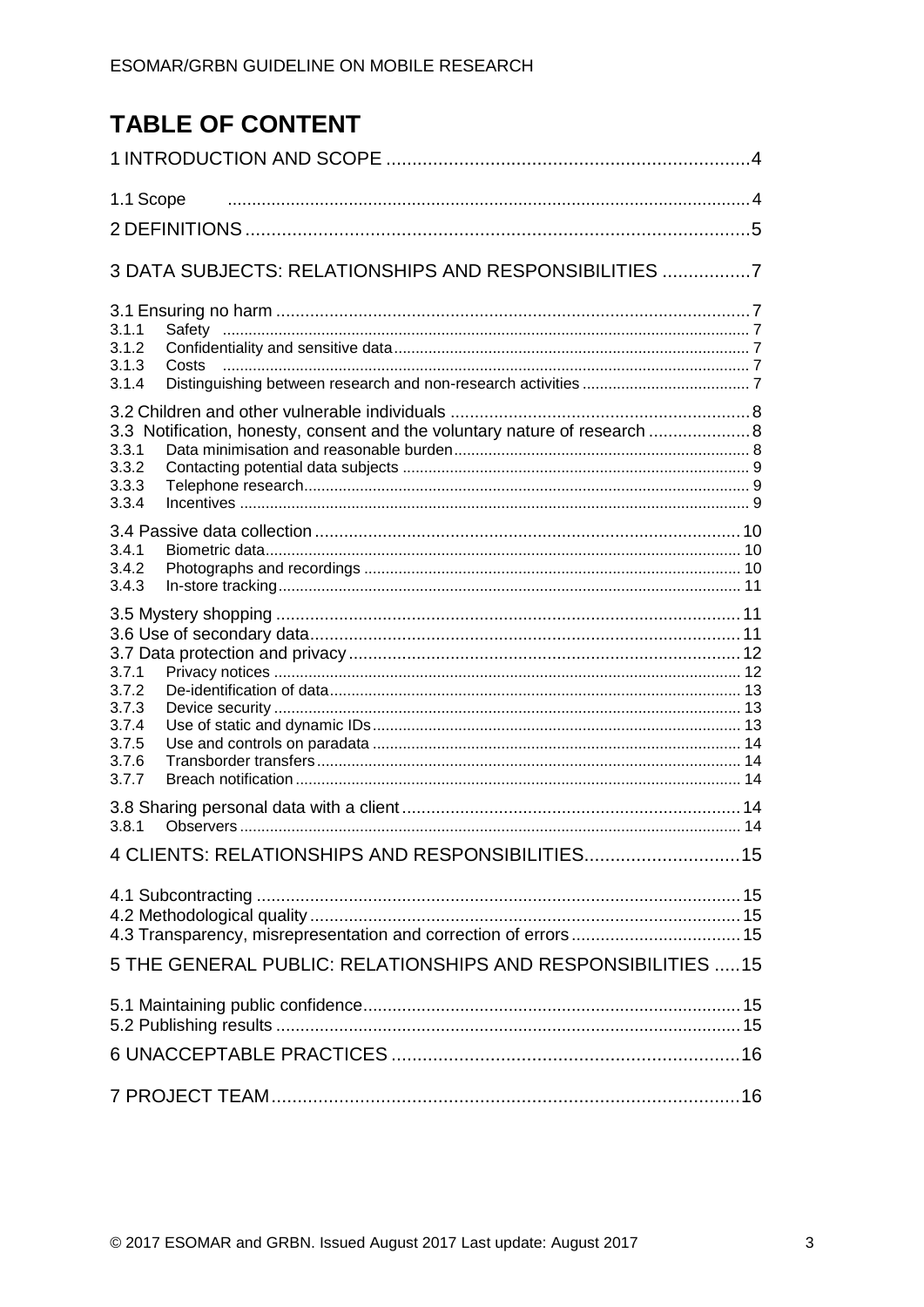## **1 INTRODUCTION AND SCOPE**

This ESOMAR/GRBN Guideline on Mobile Research is intended to support researchers, especially those in small and medium-sized research organisations, in addressing legal, ethical and practical considerations when conducting research using mobile devices. It explains how to apply the fundamental principles of market, opinion and social research in the context of the current legal frameworks and regulatory environments around the world. It supplants previous separate guidelines released by ESOMAR and GRBN in 2012 and 2014 respectively. It is a statement of global principles rather than a catalogue of existing regulations.

This Guideline is not intended to substitute for a thorough reading and understanding of the [ICC/ESOMAR International Code on Market, Opinion and Social Research and Data](https://www.esomar.org/uploads/public/knowledge-and-standards/codes-and-guidelines/ICCESOMAR_Code_English_.pdf)  [Analytics,](https://www.esomar.org/uploads/public/knowledge-and-standards/codes-and-guidelines/ICCESOMAR_Code_English_.pdf) or the individual codes of the 45 associations that comprise the [GRBN.](http://www.grbn.org/) Rather, it is intended to be an interpretation of the foundational principles of those codes in the context of research where individuals share data or information in any setting or in any form that might make it possible to identify an individual.

Finally, this Guideline recognises that technology and governmental regulations continue to evolve, and that there may be different laws and regulations in different countries. And so it seeks to satisfy three key requirements:

- 1. Be consistent with the spirit and letter of existing laws.
- 2. Reflect the industry's ethical and professional principles as set out in our professional codes.
- 3. Be sufficiently broad and flexible to address both current and anticipated future trends in mobile research.

## **1.1 Scope**

This Guideline covers the collection and use of personal data by mobile devices (mobile phones, tablets and other similar mobile computing devices) for the purpose of market, opinion or social research and data analytics (hereafter referred to as 'research'). It also recognises that there are many other activities enabled by these dev ices including general use of the Internet, posting to social media networks, consuming different types of media and online shopping, to name a few. These data, too, may be used for research.

It describes researchers' responsibility when working with both primary data collected for the purpose of research and secondary data that may have been collected for some other purpose but used in research. It describes the practices necessary to comply with relevant industry codes, guidelines and applicable legal requirements in local jurisdictions where research is carried out.

This Guideline also recognises that a range of third parties can be involved as subcontractors in data collection, preparation, analysis, storage, and delivery. These third parties have the same obligations as researchers when personal data is involved.

Many of the practices described in this Guideline - especially those related to consent and privacy protection - are similar to those required for online research. Researchers are strongly urged to consult the [ESOMAR/GRBN Online Research Guideline,](https://www.esomar.org/knowledge-and-standards/codes-and-guidelines/online-research-guideline.php) the [ESOMAR/GRBN Guideline on Online Sample Quality](https://www.esomar.org/knowledge-and-standards/codes-and-guidelines/guideline-on-online-sample-quality.php) and the [ESOMAR Data Protection](https://www.esomar.org/knowledge-and-standards/research-resources/data-protection-checklist.php)  [Checklist](https://www.esomar.org/knowledge-and-standards/research-resources/data-protection-checklist.php) where many of the requirements and/or recommendations are described in more detail.

Throughout this document the word "must" is used to identify mandatory requirements. We use the word "must" when describing a principle or practice that researchers are obliged to follow. The word "should" is used when describing implementation. This usage is meant to recognise that researchers may choose to implement a principle or practice in different ways depending on the design of their research.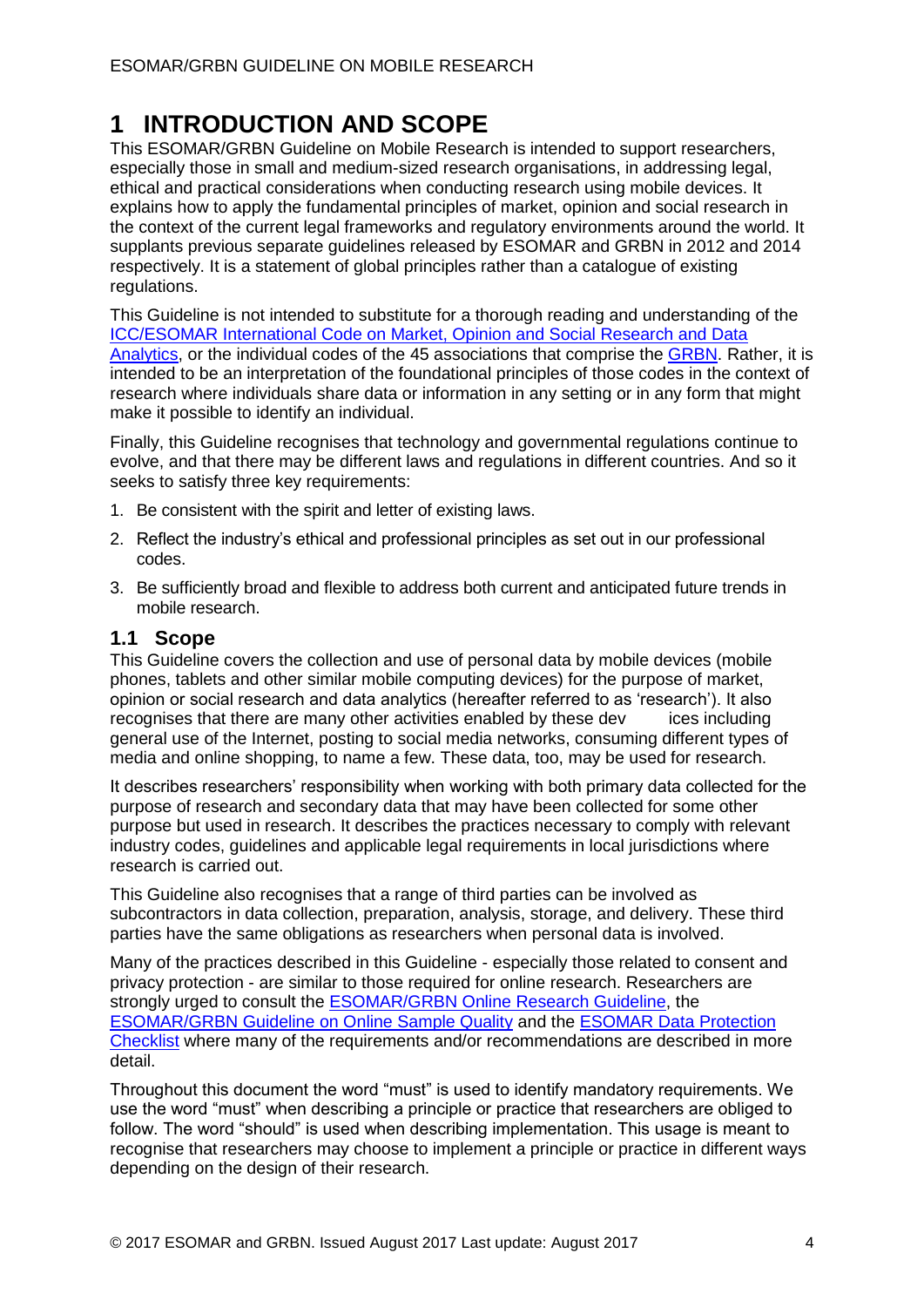## **2 DEFINITIONS**

For the purpose of this Guideline the following terms have these specific meanings:

**Access panel** means a database of potential respondents who declare that they will cooperate for future data collection if selected.

**Children** means individuals for whom permission to participate in research must be obtained from a parent or responsible adult. Definitions of the age of a child vary substantially and are set by national laws and self-regulatory codes. In the absence of a national definition, a child is defined as being 12 and under and a "young person" as aged 13 to 17.

**Client** means any individual or organisation that requests, commissions or subscribes to a market research project.

**Consent** means freely given and informed indication of agreement by a person to the collection and processing of his/her personal data.

**Data subject** means any individual whose personal data is used in research.

**Device ID** means a distinctive number associated with a mobile phone or similar mobile device. Device IDs are separate from hardware serial numbers. The term "device ID" is often used in research to describe "digital fingerprinting".

**Deductive disclosure** means the inference of a data subject's identify via cross-analysis, small samples or through combination with other data (such as a client's records or secondary data in the public domain).

**Digital fingerprinting** means a set of configuration data about a participant's device (such as a computer, mobile phone or tablet) that can be used to create a machine or device fingerprint. Such systems assume the "machine fingerprint" uniquely identifies a device user's settings and characteristics associated with an individual device or, potentially, an individual user acc bount.

**Facial coding** means a method of coding the facial muscle movements of an individual to infer emotional reactions in response to various stimuli such as an advertisement or new product concept. This is distinct from facial recognition where the objective is to identify a specific individual in a digital image.

**Geolocation** means the geographic location of a device such as a computer, mobile phone, tablet, etc.

**GPS (global positioning system)** means any satellite navigation system that provides location and time information in all weather conditions, anywhere on or near the earth where there is an unobstructed line of sight to four or more GPS satellites.

**Harm** means tangible and material harm (such as physical injury or financial loss), intangible or moral harm (such as damage to reputation or goodwill), or excessive intrusion into private life, including unsolicited personally-targeted marketing messages.

**IoT (Internet of Things)** means the network of physical devices, vehicles, buildings and other items embedded with electronics, software, sensors, actuators and network connectivity that enable these objects to collect and exchange data.

**Mobile device** means a small, lightweight, hand-held computing device (such as a mobile phone or tablet) typically having a display screen with touch input and/or a miniature keyboard.

**Mobile phone** (also known as a cellular phone, cell phone and a hand phone) means a device that can make and receive telephone calls over a radio link while moving around a wide geographic area.

**Mystery shopping** means the use of data collectors trained to observe, experience, and measure a customer service process by acting as a customer or prospective customer and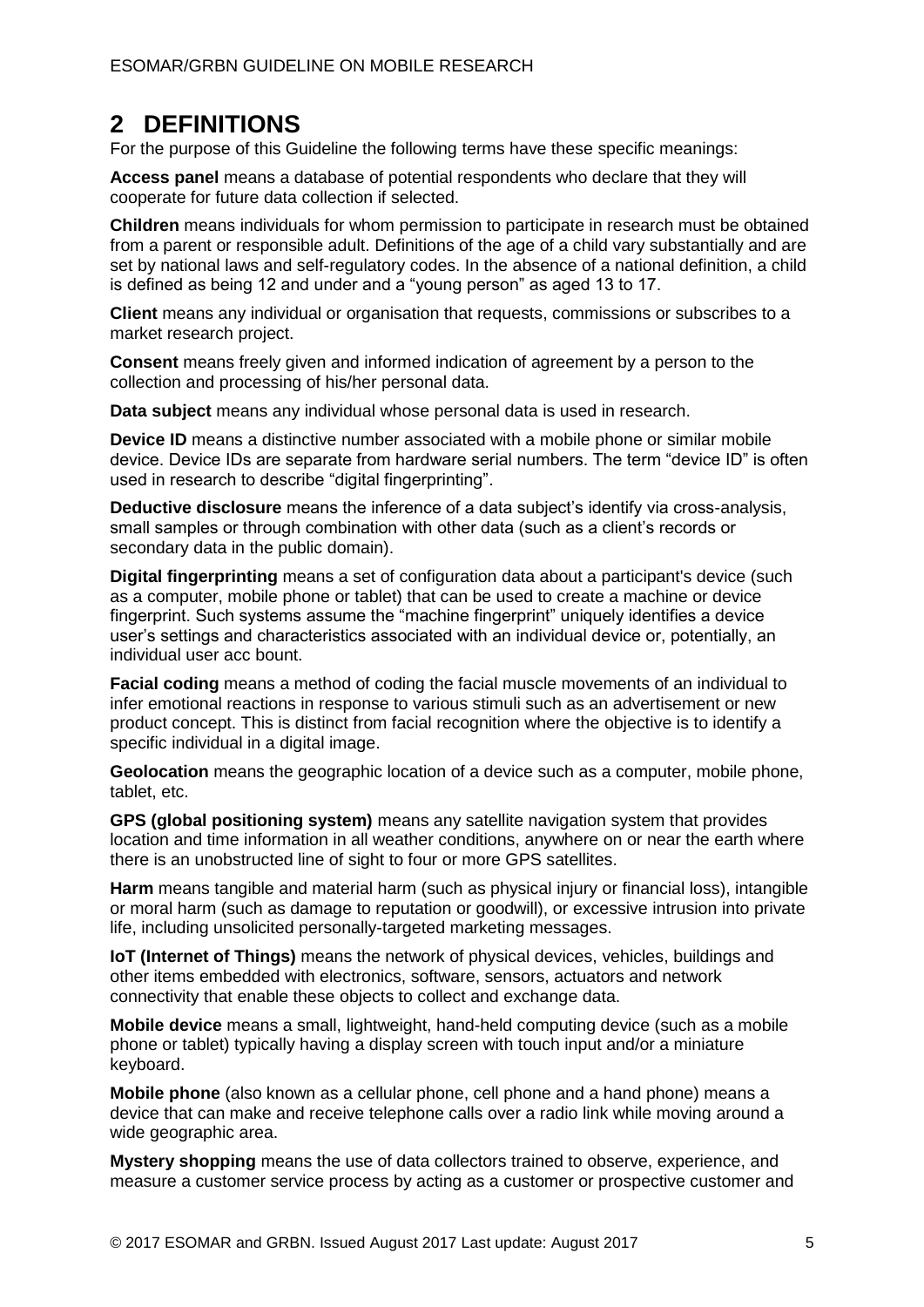undertaking a series of pre-determined tasks to assess performance against service quality benchmarks, or to gather information about competitor offerings.

**Non-research activity** means taking direct action toward an individual whose personal data was collected or analysed with the intent to change the attitudes, opinions or actions of that individual.

**Paradata** means data about the process by which data was collected, including the behaviour of data subjects during data collection.

**Passive data collection** means the collection of personal data by observing, measuring or recording an individual's actions or behaviour.

**Personal data** (sometimes referred to as personally identifiable information or PII) means any information relating to a natural living person (herein referred to as "a data subject") that can be used to identify an individual, for example by reference to direct identifiers (such as a name, specific geographic location, telephone number, picture, sound or video recording) or indirectly by reference to an individual's physical, physiological, mental, economic, cultural or social characteristics**.** Device ID and digital fingerprints are also considered as personal data in some jurisdictions.

**Primary data** means data collected by a researcher from or about an individual for the purpose of research.

**Privacy notice** (sometimes referred to as privacy policy) means a published summary of an organisation's privacy practices describing the ways an organisation gathers, uses, discloses and manages an individual's personal data.

**Research**, which includes all forms of market, opinion and social research and data analytics, is the systematic gathering and interpretation of information about individuals and organisations. It uses the statistical and analytical methods and techniques of the applied social, behavioural and data sciences to generate insights and support decision-making by providers of goods and services, governments, non-profit organisations and the general public.

**Researcher** means any individual or organisation carrying out or acting as a consultant on research, including those working in client organisations and any subcontractors used.

**Secondary data** means data collected for another purpose and subsequently used in research.

**Sensitive data** means any information about an identifiable individual's racial or ethnic origin, health or sex life, criminal record, political opinions, or religious or philosophical beliefs. There may be additional information (e.g. location or financial information) defined as sensitive in different jurisdictions.

**SMS (Short Message Service)** means a text messaging service component of phone, web or mobile communication system, using standardised communication protocols that allow the exchange of short text messages between fixed line or mobile phone devices.

**Social media data** means information (e.g. comments or photos) that users generate or share while engaged in or with social media.

**Wearables** means electronic devices (sensors) that are worn under, with, on top of or as part of clothing capable of collecting and exchanging data without human intervention.

**Web browsing history** means the list of web pages a user has visited recently - and associated data such as page title and time of visit - which is recorded by web browser software for a certain period of time.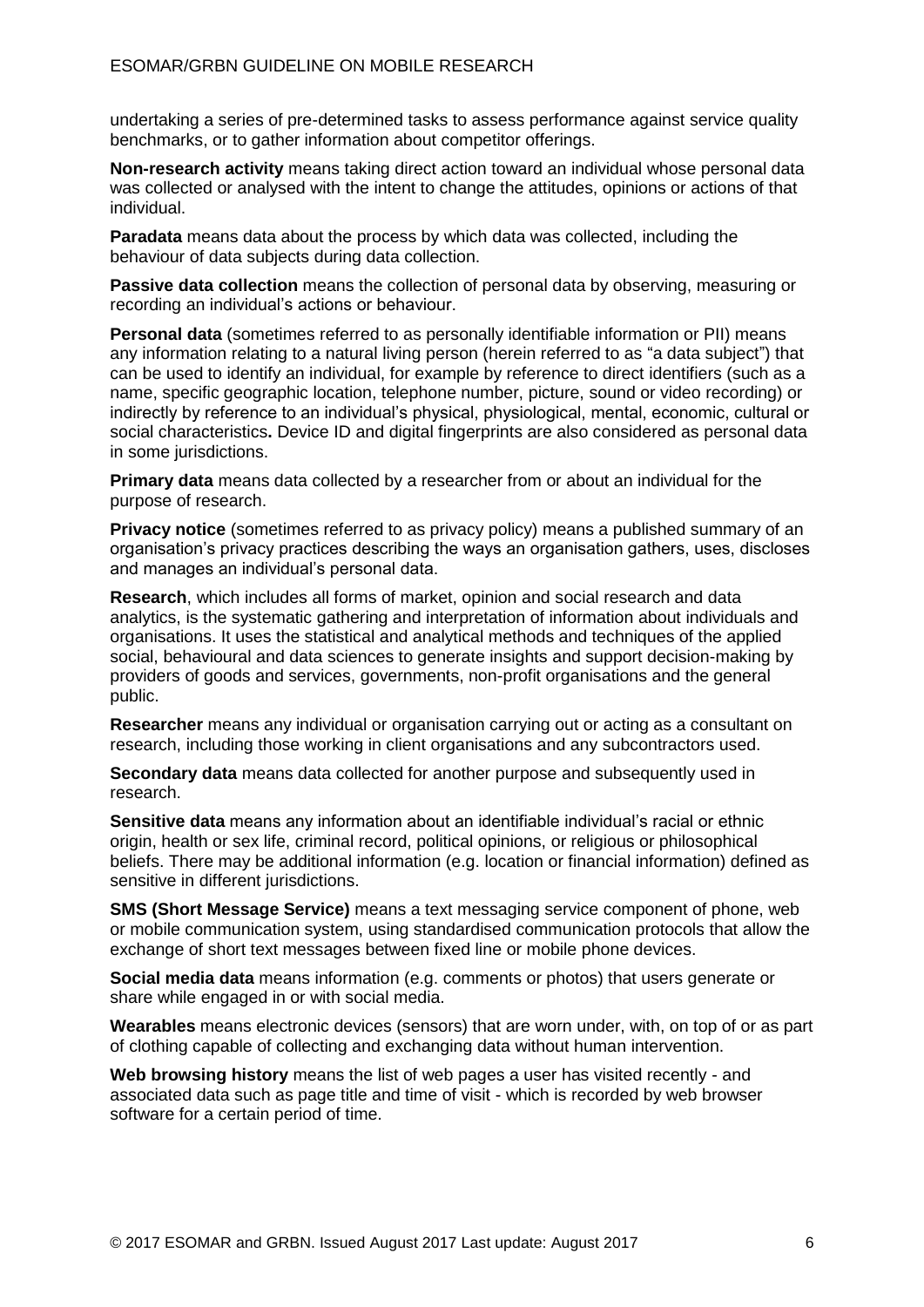## **3 DATA SUBJECTS: RELATIONSHIPS AND RESPONSIBILITIES**

## **3.1 Ensuring no harm**

Researchers must take all reasonable precautions to ensure that data subjects are not harmed as a result of their data being used for research. To that end, they must consider carefully the specific requirements of the research; consult local legal requirements/ restrictions, regulations and customs; and consider practical implications that the research activities may have on data subjects. In all cases, researchers must only ask of data subjects what in the data subject's view is acceptable, safe and fair.

Researchers also must ensure that any software they provide to data subjects is thoroughly tested, complies with the agreed upon privacy protections and does not interfere with or damage the mobile device. See Section 6 - Unacceptable Practices for further details.

## **3.1.1 Safety**

When calling mobile phones researchers may sometimes contact potential data subjects who are engaged in an activity or in a setting not normally encountered in fixed-line calling. This might include driving a vehicle, operating machinery or walking in a public space. The researcher should confirm whether the individual is in a situation where it is legal, safe and convenient to take the call. If the researcher does not receive confirmation, then the call should be terminated while allowing the possibility of making further attempts at another time.

Some mobile research methods involve asking people to act as data collectors by going to specific places or performing specific tasks. In such instances researchers must caution them against doing anything that might put them at risk, break the law or infringe on the privacy of others. Examples include warning them not to text or otherwise interact with their mobile device while driving or not to take photos or recording in places where this is prohibited (e.g. government buildings, banks, schools, airport security areas, private spaces or areas including shops where notices prohibiting the use of cameras are posted).

### **3.1.2 Confidentiality and sensitive data**

A researcher might contact a potential data subject who is engaged in an activity or situation where others may overhear the call. In this case, the researcher must consider the nature of the research content in light of the possibility that the data subject might be overheard and personal information or behaviour inadvertently disclosed or responses modified as a result of their situation. If appropriate, the call should be rescheduled to another time or location when confidentiality will not to be compromised.

Researchers also must take care when approaching data subjects with topics of a sensitive nature due to the risk of harm or distress. In some countries, authorisation from the relevant national authority to collect sensitive data may be required.

### **3.1.3 Costs**

Unlike most other research methods, data subjects may incur costs as a consequence of participating in mobile research that may include charges for data downloads, online access, text messaging, data plan overages, roaming charges, voicemail message retrieval and standard telephone charges. Researchers should design their research so that data subjects incur no costs without express approval. If this is not possible, researchers must be prepared to offer compensation. Such compensation may be cash, mobile money, airtime or other forms of value.

### **3.1.4 Distinguishing between research and non-research activities**

Researchers must ensure that research purposes are clearly distinguished from nonresearch activities. In addition, they must not allow any personal data they collect for a research purpose to be used for any other purpose without the data subject's prior consent. This requirement does not prevent researchers from being involved in non-research activities, provided that when collecting personal data for a non-research purpose such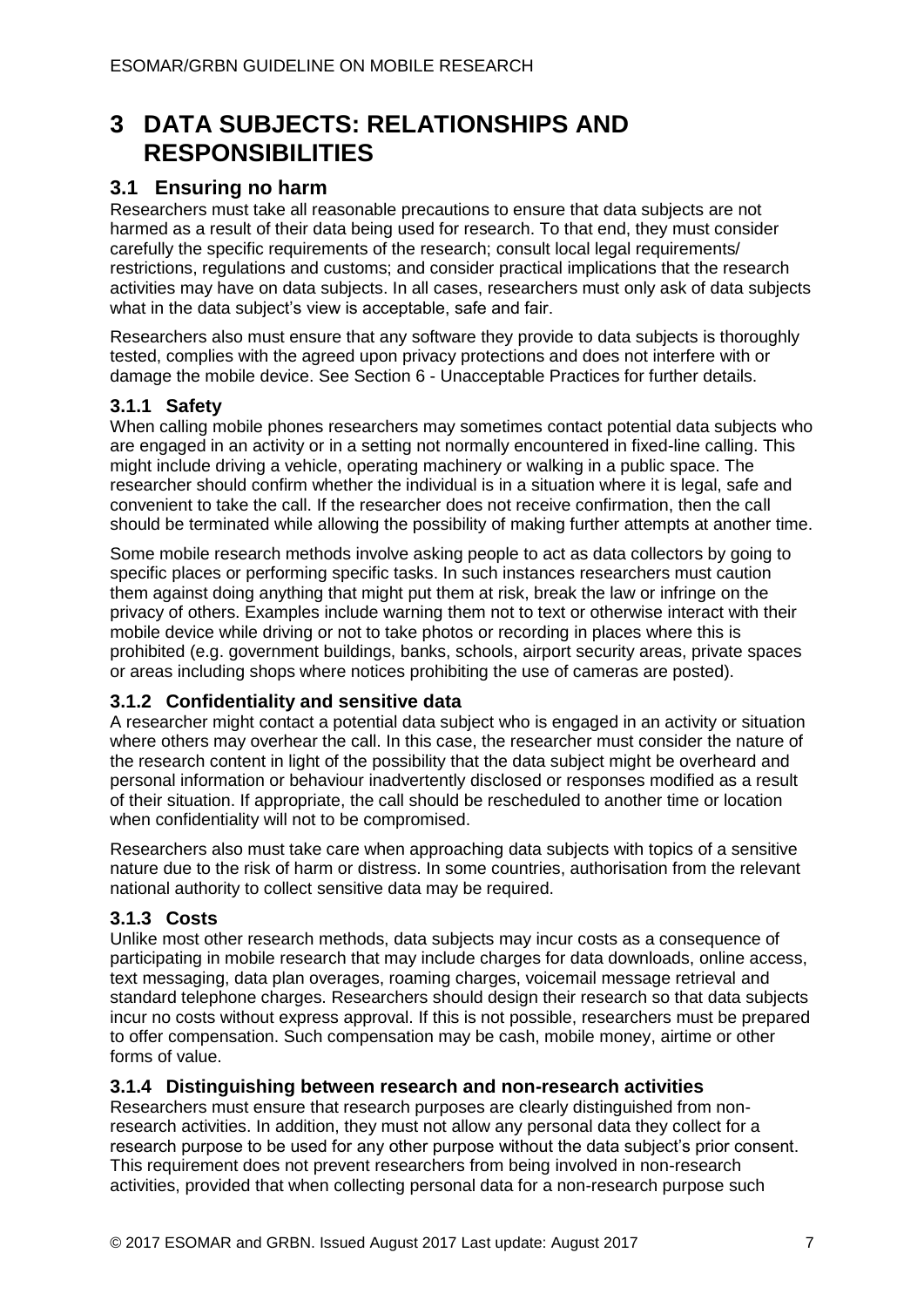purpose is expressly conveyed to the data subjects, is reasonably differentiated from any research activities involving them and consent for the use of the data for the non-research purpose is obtained prior to data collection.

## **3.2 Children and other vulnerable individuals**

When doing research with children or other vulnerable individuals researchers must consult national laws and self-regulatory codes in the jurisdictions where the data will be collected to determine when parental permission is required or where cultural sensitivities require particular treatment. If when contacting potential data subjects by telephone it is apparent that the data subject is a child, the researcher must not go further with the interview unless permission is obtained from a parent or responsible adult to invite the child to participate in research. If the individual is not competent, some jurisdictions may require that the researcher offer the opportunity to participate in the research using another method.

Researchers must take special care when photographing or recording children. If permission cannot be obtained, images of children must be pixelated or deleted.

Most mobile operating systems have features making it possible, if enabled, to request prior parental consent before installing an app. Researchers should use these settings when developing or commissioning development of an app that is used for research.

**3.3 Notification, honesty, consent and the voluntary nature of research**  Researchers must obtain consent from data subjects before collecting any form of personal data and be completely transparent about:

- their identity;
- the information they plan to collect;
- the general purpose for which it will be collected;
- the method of data collection;
- how long the data subject is expected to participate;
- how the data will be protected; and
- with whom the data might be shared and in what form.

This information should be clear, concise and prominent. See also section 3.7.1 Privacy Notices. Further, should any of the above information change, further consent by the data subjects is required. Data subjects must never be misled, lied to, tricked or coerced. Participation in research is always voluntary and data subjects must be allowed to withdraw and have their personal data deleted at any time.

Finally, researchers must comply with all relevant laws, regulations and local professional rules of conduct.

### **3.3.1 Data minimisation and reasonable burden**

Researchers must limit the collection and/or processing of personal data to those items that are relevant to the research. They also should ensure that any task given to a data subject (e.g. a survey, a diary or discussion forum) is presented in a suitable format for a mobile device and an appropriate length.

The smaller screen size on some mobile devices means that particular care must be taken to ensure that instructions, questions or forms are clear, readable and concise. This includes optimising the format across devices and excluding specific devices if the survey is too long or too complex for that device. These practices are often referred to with terms such as "mobile first", "device agnostic" and "responsive design".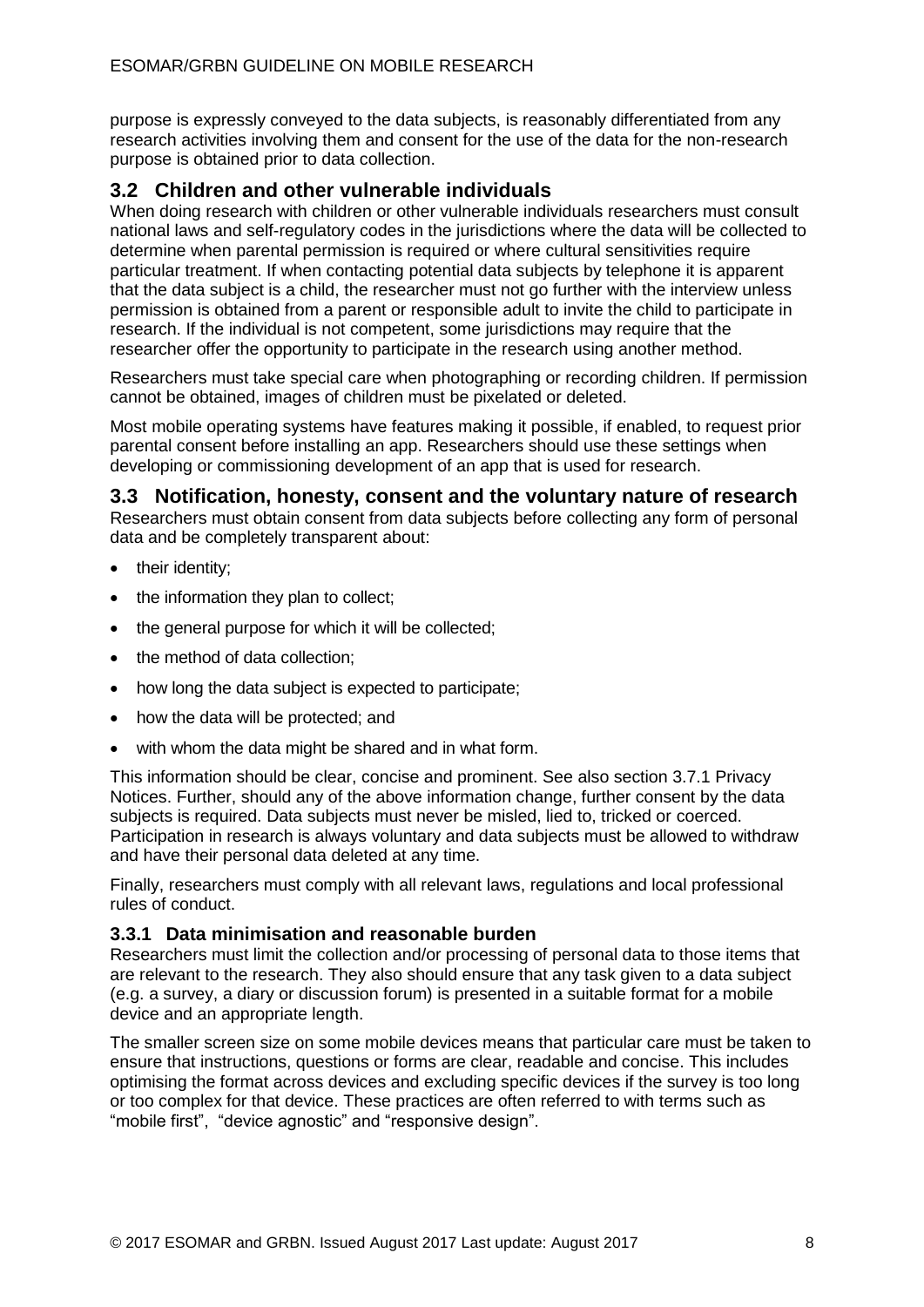While research continues to evolve, current evidence suggests that mobile data subjects expect shorter interactions with researchers than in other modes such as phone surveys or in-person focus groups.

Similar cautions apply when designing surveys to be interviewer administered via mobile phone where research has shown greater difficulty keeping data subjects online than with fixed-line phones.

### **3.3.2 Contacting potential data subjects**

Mobile technology and communications have grown rapidly and legal frameworks are still evolving. Such regulations indirectly affect, and could potentially be construed as establishing legal liability for a researcher when contacting a potential data subject via a mobile device whether by telephone, email or text messages. For example, in some countries using automated systems to send text messages is prohibited unless explicit consent is obtained.

Researchers must not use any subterfuge in obtaining email addresses or mobile phone numbers of potential data subjects. This includes the use of public websites, the use of technologies or techniques without individuals' awareness or collecting personal data under the guise of some activity other than research. Finally, calls to mobile numbers should be set to display the caller's number; this facility should not be deliberately suppressed.

Researchers must verify with the sample provider (whether a sample supplier or a client) that samples contain only individuals who have a reasonable expectation that they will receive email or text messages soliciting their participation in research.<sup>1</sup>

A full discussion of acceptable practices may be found Section 3.5 of the [ESOMAR/GRBN](https://www.esomar.org/what-we-do/code-guidelines/esomargrbn-online-research-guideline)  [Online Research Guideline.](https://www.esomar.org/what-we-do/code-guidelines/esomargrbn-online-research-guideline)

### **3.3.3 Telephone research**

When calling mobile phones researchers must recognise that even where legislation restricts unsolicited calls for commercial purposes but not research, it is vital to consult and apply any existing research-specific do-not-contact lists for mobile as well as fixed line phones.

Some countries also have laws or standards that specify calling hours allowed for unsolicited calls of any type and these should be observed for surveys via mobile phones as well. Researchers should anticipate that the person being contacted might be in a different time zone, and thus verify the convenience of the time, location and situation. In the absence of such requirements, researchers should observe the same calling hours as for fixed-line telephone research. For research in the business-to-business sector, acceptable times are implicit in the office hours of the business concerned. Similar attention should be paid to the sending of text messages to mobiles to avoid the participant receiving the message received alert outside "normal hours".

Some countries restrict the use of auto-diallers and other automated dialling equipment including predictive diallers. Others permit the use of such equipment only if a data subject has given prior explicit consent (for example, as a member of an access panel) to be dialled by automated dialling equipment. Where automated diallers are permitted and used, abandoned or silent calls, where no live interviewer is immediately available, are not allowed.

### **3.3.4 Incentives**

 $\overline{a}$ 

Where incentives are offered to encourage participation in mobile research, researchers must ensure that data subjects are clearly informed about:

- what the incentives will be:
- who will administer them:

<sup>1</sup> Other messaging technologies such as mobile application notifications can have characteristics and capabilities that are similar to text messages.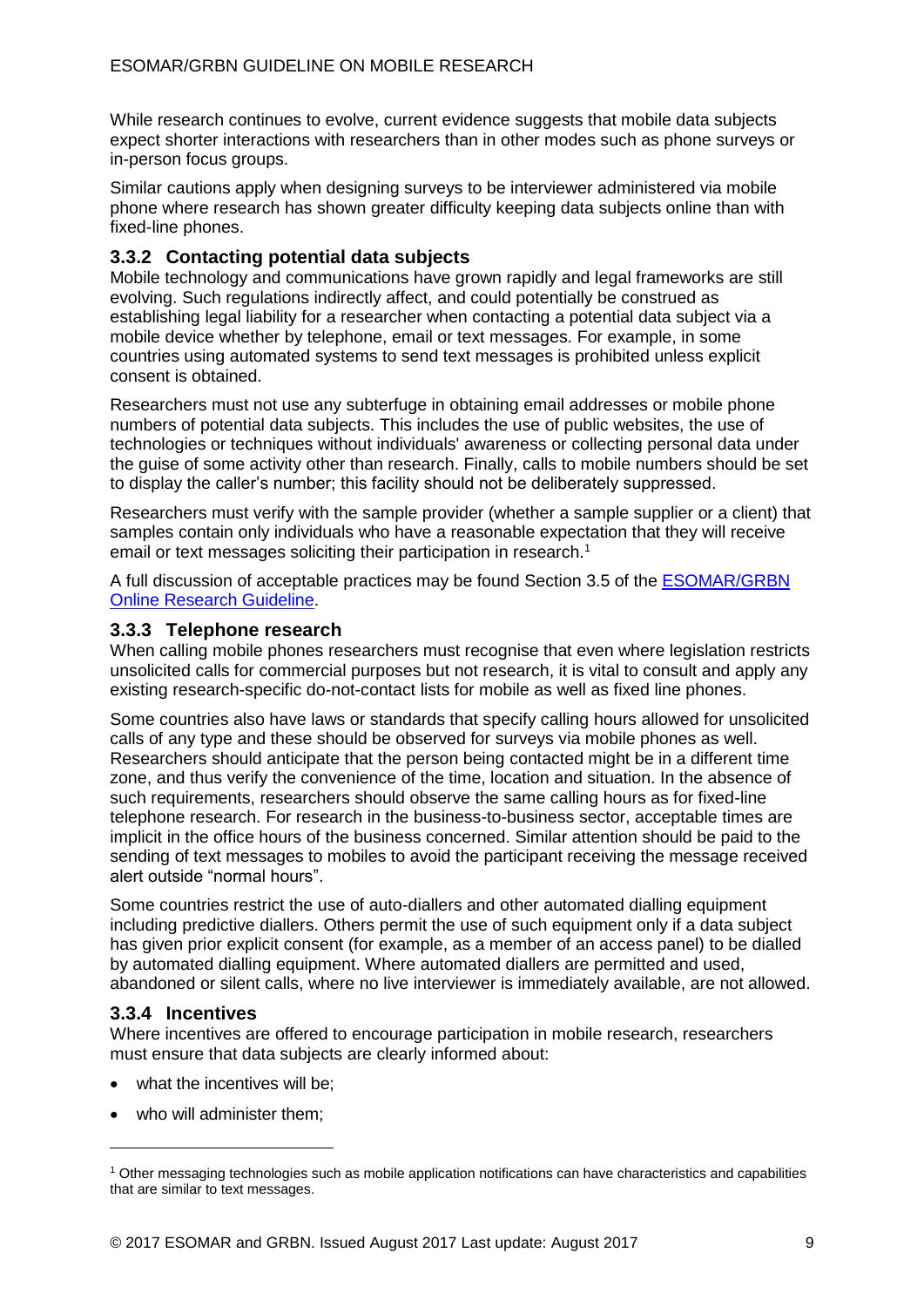- when data subjects will receive them; and
- whether conditions are attached (e.g. completion of a specific task, access to passive research data, passing of quality control checks, minimum time required as an active member of a community and so forth).

Researchers should carefully consider the use of client-supplied incentives (such as client products or items with client logos) as these may be considered marketing in some jurisdictions.

For a full discussion of incentives, including the use of sweepstakes and free prize draws, see Section 3.6 of the [ESOMAR/GRBN Online Research Guideline.](https://www.esomar.org/what-we-do/code-guidelines/esomargrbn-online-research-guideline)

## **3.4 Passive data collection**

Mobile applications are capable of collecting a broad range of personal data without direct interaction with data subjects. Examples include web use and browsing history, app usage statistics, loyalty card data, geolocation, social media data, data from wearables and IoT and other data generated by or obtained from mobile devices.<sup>2</sup>

In addition, specific technologies such as online tracking have valid application in research as a form of passive data collection that typically includes:

- improving the integrity of online samples;
- fraud prevention; or
- research applications, including, but not limited to, online audience measurement, content measurement and advertising testing.

Under these and similar circumstances researchers must make all reasonable efforts to gain consent as described in Section 3.3. Where it is not possible to obtain consent (such as when measuring traffic to a website), researchers must have legally permissible grounds to collect the data and they must remove or obscure any identifying characteristics as soon as operationally possible (see Section 3.7.2 De-identification of data).

### **3.4.1 Biometric data**

 $\overline{a}$ 

Collection of passive and behavioural data also can involve direct interactions with data subjects. For example, facial coding involves recording a data subject's face as he or she completes a survey or similar task. Eye tracking, virtual reality headsets and other wearable devices may be used in a similar way. All of these can involve collection of personal data and, in some cases, data that may be categorised as sensitive in some jurisdictions requiring processes to check compliance with applicable local laws and industry codes.

## **3.4.2 Photographs and recordings**

Photographs, video and audio recordings are considered to be personal data and therefore must be gathered, processed and stored as such. They can only be shared with a client if the data subject gives his or her prior consent with knowledge of the specific purpose for which it will be used. When potentially identifying information has been removed (such as through pixelisation or voice modification technology) so that it is no longer considered personal data it can be shared with a client provided the client agrees to make no attempt to identify the individual.

Researchers must not instruct data subjects (or those that may be acting as data collectors) to engage in surveillance of individuals or public places. Data subjects should be given specific limited tasks (e.g. capturing interactions with friends with their consent, or images of objects or displays) that do not involve monitoring a particular area where personal data would be captured without the consent of the individuals present. When recorded

<sup>&</sup>lt;sup>2</sup> While it is possible to passively detect the type of device a data subject is using, this is not personal data as long as the purpose is to optimise app performance and survey rendering.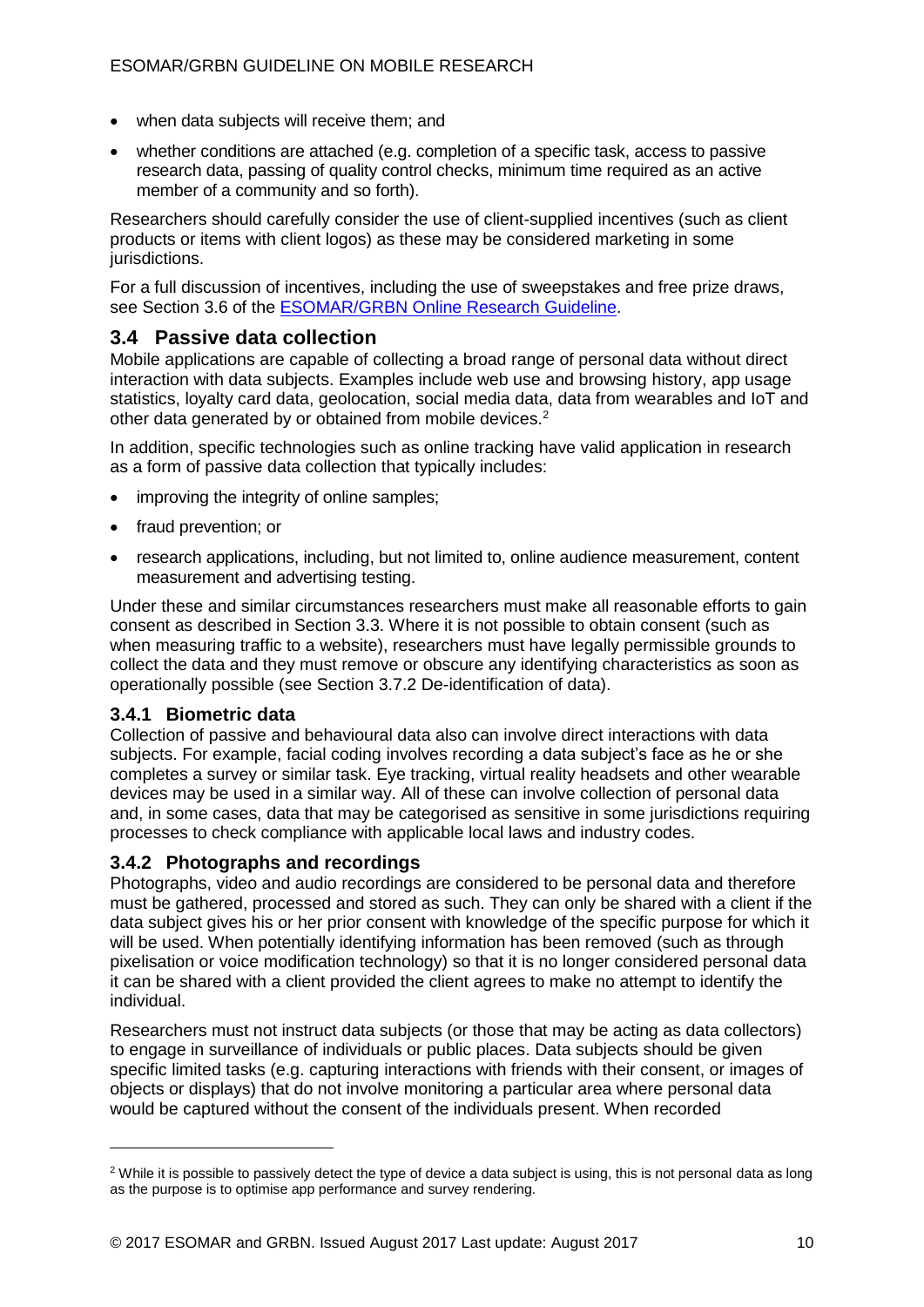observation of a location is undertaken, clear and legible signs indicating that the area is under observation along with the contact details for the researcher or research organisation performing the research should be posted and images of individuals must be pixelated or deleted as soon as possible. Cameras should be situated so that they monitor only the areas intended for observation.

### **3.4.3 In-store tracking**

In-store tracking of data subjects is a form of passive data collection where the movement of individuals through a store is recorded as they shop. Specific applications fall into two broad categories.

In the first category data subjects are asked to carry a device or download an app that syncs with hardware (such as a beacon) to track and record movement through the store. With this approach standard requirements of notification and consent apply (see Section 3.3 - Notification, honesty, consent and the voluntary nature of research).

In the second category data subjects might not have been told explicitly that they are being observed and behavioural data is being collected while they are in the store. In such cases researchers must ensure that:

- the monitoring and collection of data is permitted by local law;
- there is clear signage to indicate that behaviour is being recorded; and
- any identifying characteristics are removed or obscured as soon as operationally possible.

## **3.5 Mystery shopping**

Data subjects (usually employees) in mystery shopping studies typically are unaware they are being observed. Researchers must take care to ensure that individual privacy is respected and that data subjects are not disadvantaged or harmed in any way as a result of their being the subject of a mystery shopping exercise. Their personal data must be protected and no photographs or recordings may be shared with the client unless permission to do so has been obtained from data subjects, generally as part of an employment contract.

Mystery shopping is distinct from in-the-moment data collection designed to capture a data subject's reaction to the features of the shopping experience and their influence on purchase decisions which is a form of ethnography conducted with consent.

### **3.6 Use of secondary data**

In this digital age an increasing amount of data is created as incidental output from everyday transactions and activities. For example, mobile service providers often collect extensive information about their customers and their use of mobile devices. Mobile phones create records not just of who users call and who calls them, but also geolocation data of where they have been, websites they have visited, which mobile cell towers they have been connected to and so on. They also may record information about the use of individual apps and even data such as posts to social media networks.

These and other similar data present new opportunities for researchers to enlarge their understanding of people's behaviour. While researchers sometimes design projects to collect some of these types of data using traditional methods, much of it may already exist as secondary data that may be available for reuse.

Before using these data, researchers must first ensure that:

- their planned use is legally permissible under the terms agreed to with data subjects prior to data collection and is not specifically excluded in the privacy notice provided at the time of original collection;
- the data was not collected in violation of restrictions imposed by law, through deception or in ways that were not apparent to or reasonably discernible and anticipated by the data subject;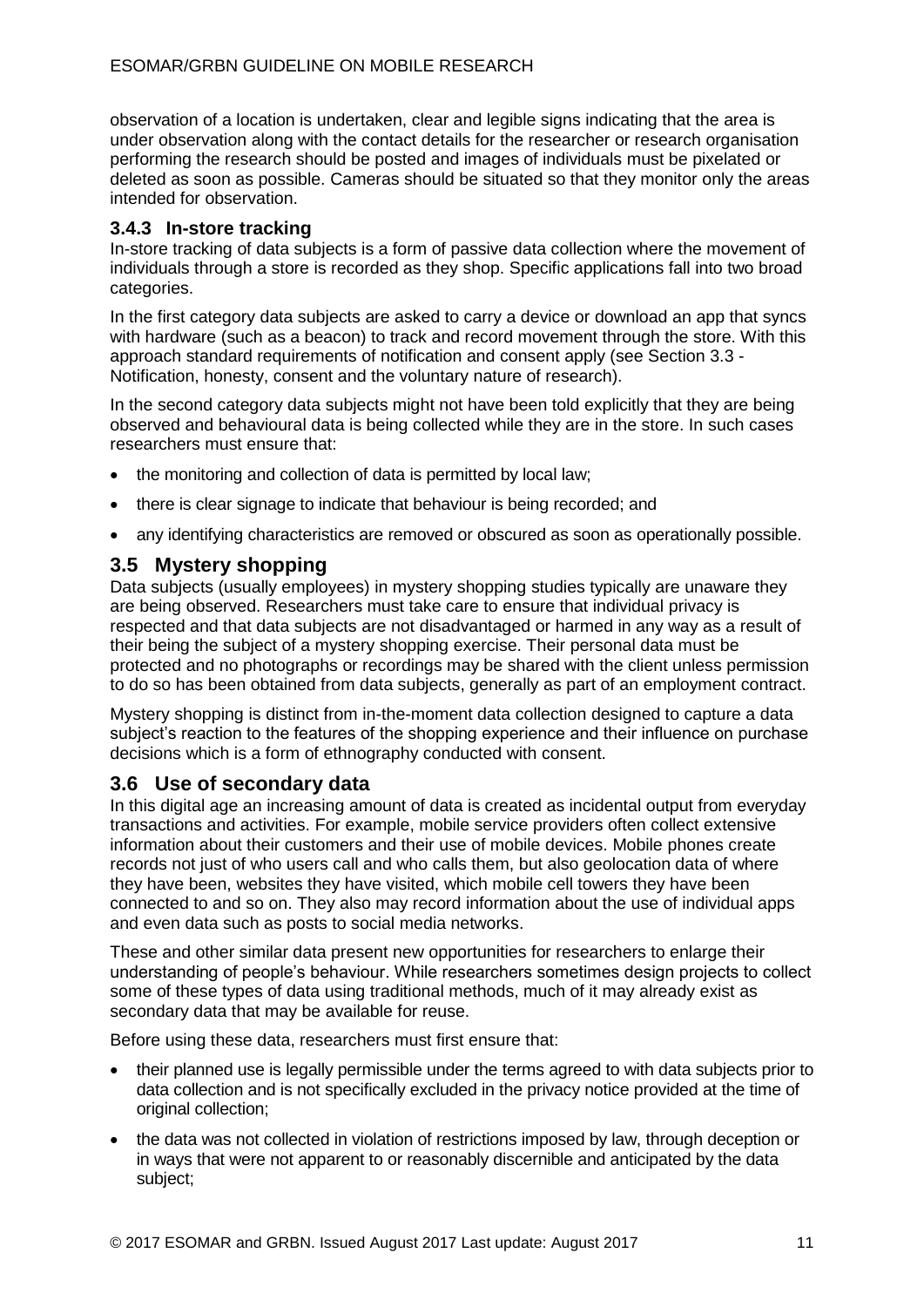- data subjects had a reasonable expectation that the data might be used for some other purpose, such as research;
- any requests from data subjects that their data not be used for other purposes are honoured; and
- the organisation providing the data has the legal right to share it.

Researchers also must consider whether further processing of the data might risk causing harm to data subiects through deductive disclosure. If such risks exist, researchers must put safeguards in place to mitigate the risk of such harm. This includes but is not limited to ensuring that the identify of individual data subjects is not disclosed or revealed without prior consent and no non-research activity will be directed at them as a direct consequence of their data having been used for research.

## **3.7 Data protection and privacy**

Researchers must adhere to universal data protection principles<sup>3</sup> for personal data. These principles state that any personal data collected or used must be:

- collected for a specified purpose and not used in any manner incompatible with that purpose;
- adequate, relevant and not excessive in relation to the purpose for which it was collected and/or further processed;
- not collected in violation of restrictions imposed by law, through deception or in ways that were not apparent to or reasonably discernible and anticipated by the data subject;
- not used in ways that are likely to result in harm to data subjects, including putting measures in place to guard against such harm;
- protected against risks such as loss, unauthorised access, destruction, use, manipulation or disclosure; and
- preserved no longer than is required for the purpose for which the information was collected or further processed.

There are various standards and frameworks for researchers to use in developing the necessary data security standards and policies. For more information researchers can consult [ISO 27001: Information technology -](http://www.iso.org/iso/home/standards/management-standards/iso27001.htm) Security techniques - Information security [management systems -](http://www.iso.org/iso/home/standards/management-standards/iso27001.htm) Requirements or the [ESOMAR Data Protection Checklist.](https://www.esomar.org/what-we-do/code-guidelines/esomar-data-protection-checklist)

Researchers must carefully consider any decision to store personal data in the cloud. They must assess the cloud storage service provider's security controls and its standard terms and conditions, and be prepared to implement compensating controls when the provider's controls are not sufficient. For further details consult Section 7.7 of the [ESOMAR/GRBN](https://www.esomar.org/what-we-do/code-guidelines/esomargrbn-online-research-guideline)  [Online Research Guideline,](https://www.esomar.org/what-we-do/code-guidelines/esomargrbn-online-research-guideline) the [ESOMAR Data Protection Checklist,](https://www.esomar.org/what-we-do/code-guidelines/esomar-data-protection-checklist) and The [Practical](https://www.esomar.org/uploads/public/knowledge-and-standards/codes-and-guidelines/A-Practical-Guide-to-Cloud-Computing-Services-Research-World-Issue-30-October-2011.pdf)  [Guide to Cloud Computing.](https://www.esomar.org/uploads/public/knowledge-and-standards/codes-and-guidelines/A-Practical-Guide-to-Cloud-Computing-Services-Research-World-Issue-30-October-2011.pdf)

### **3.7.1 Privacy notices**

Privacy laws and regulations typically require that research companies provide a privacy notice to data subjects. Due to the constraints of screen size of mobile devices researchers should consider using layered privacy notices. This usually consists of a short notice containing basic information, such as the identity of the organisation and the way the personal data will be used plus a longer notice.

Data subjects must have sufficient information based on the short notice alone to indicate their consent and it should highlight data practices and uses that may not be obvious such as

<sup>&</sup>lt;sup>3</sup> See for example the [OECD Privacy Principles.](http://www.oecd.org/sti/ieconomy/privacy.htm)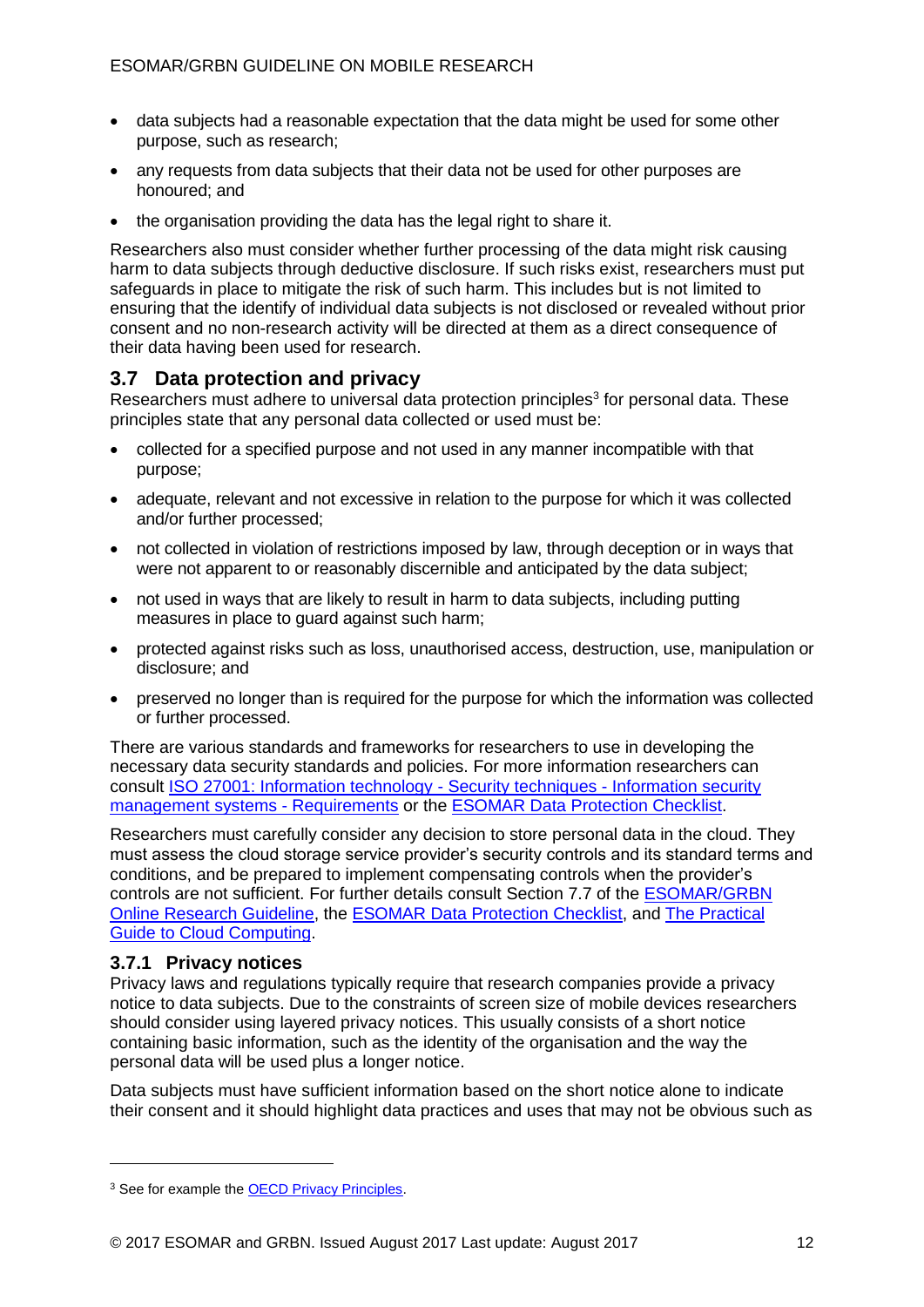sound and images, geo-location, secondary use, data sharing, data retention, rather than the obvious types of data collected such as name, age and opinions.

The short notice should contain a link to a second more detailed description and all information should be easily visible without having to scroll through screens designed to be viewed from a desktop.

The privacy notice must state under which law(s) the data are being collected. If collecting data in several countries, the researcher must comply with the laws of the countries where the research is taking place. Where it is possible to know the data subjects' country of residence, researchers must follow the legal requirements of that country noting that there can be considerable variation across jurisdictions.

### **3.7.2 De-identification of data**

Researchers must ensure that any data shared with clients or other data users is sufficiently de-identified to guard against disclosure of personal data. A variety of de-identification techniques exist, each providing varying levels of protection against disclosure of personal data and/or additional security measures. They cover a broad range of data manipulations that include removal of direct identifiers, removal of indirect identifiers (items potentially subject to deductive disclosure) and data transformations (e.g. hashing, encryption, aggregation).

Pseudonymisation is an especially popular technique for de-identifying data during processing and when it may be necessary to recreate the original data for purposes such as matching or validation. It typically involves the separation of personal data from research data, maintaining different IDs in each file and creating a third file linking the two IDs that can be used to reconstruct the original data when needed. Access to the linkage file is limited to only a few individuals. Researchers are strongly encouraged to pseudonymise data as soon as possible after acquisition.

Anonymisation involves a variety of other techniques in which personal data is either deleted or modified so that re-identification of individual data subjects is no longer possible, even by means of deductive disclosure. Examples include removing or encrypting individual data items, blurring images to disguise faces in photographs and videos, introducing noise and only reporting results as aggregated statistics.

### **3.7.3 Device security**

Personal data stored locally on a data subject's mobile device is potentially available to others should the device be stolen or used by another person. Examples include data stored in research or non-research data collection apps installed on the device; photographs taken during in-context ethnographic or other research activities; and SMS, email or other messaging that may have been used to transmit research data that includes personal data.

When collecting data from wearables and other IoT devices, researchers must ensure that all data is encrypted before being transferred across devices.

Data subjects must be made aware of these risks and researchers must implement practices to protect personal data. Examples include data encryption (including encryption of data at rest and data in transit), password-protecting the device, providing data subjects with instructions on how to delete all personal information at the conclusion of the research or other safeguards or controls.

### **3.7.4 Use of static and dynamic IDs**

Research clients and sample providers sometimes use static data subject identifiers (static IDs) to aid in the control and allocation of data subjects within both ad hoc and longitudinal studies. This technique has helped to consolidate information about each data subject and become a useful approach to ensuring unique data subjects within a single longitudinal study and/or adherence to research study exclusion periods.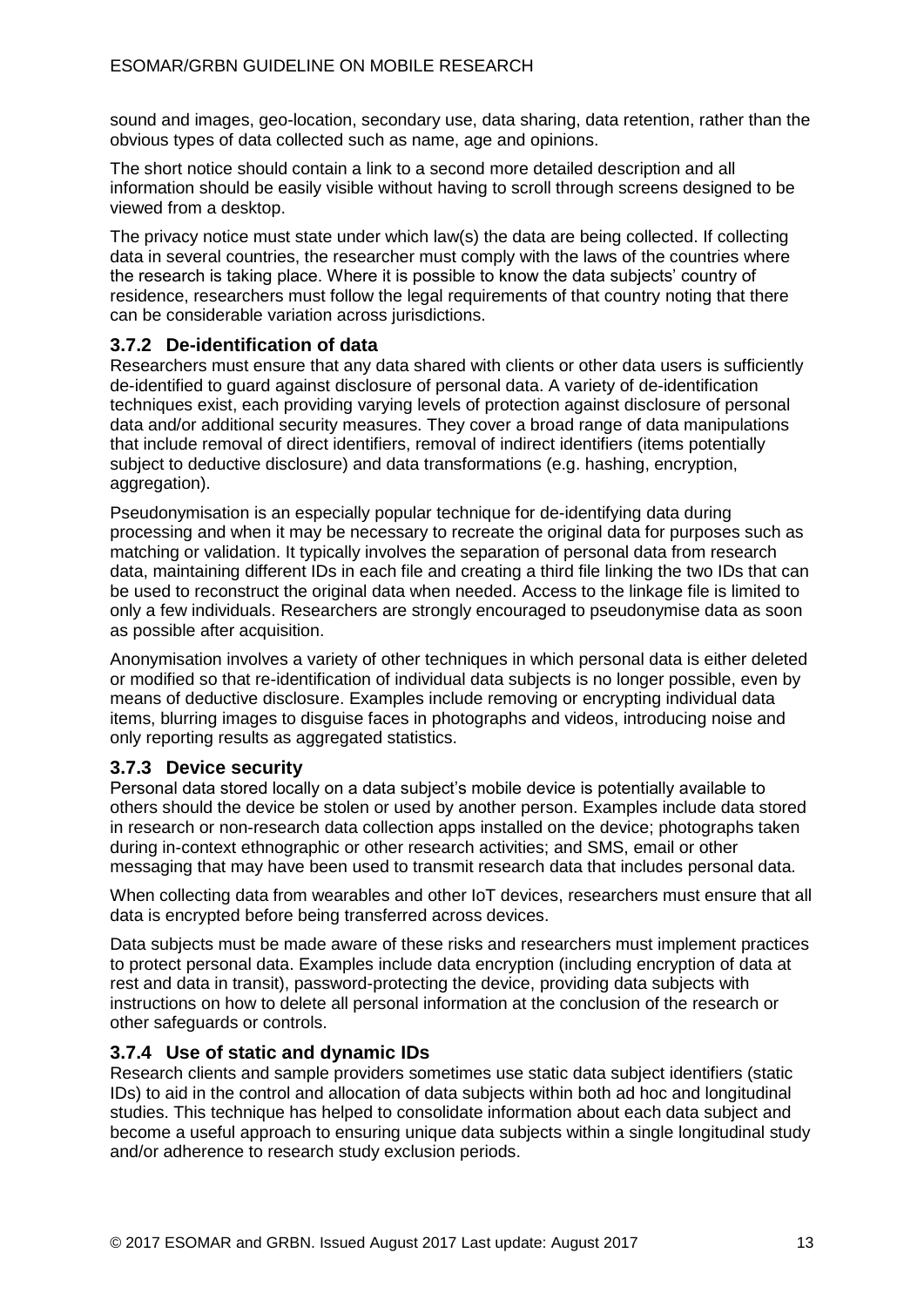Some sample suppliers prefer dynamic IDs (variable IDs for every use) to safeguard the identity of individual data subjects.

Researchers should carefully consider the use of each type of ID, balancing data subject privacy and research quality concerns in the context of their specific study.

#### **3.7.5 Use and controls on paradata**

Researchers must only use paradata when there is a mutual legal agreement between sample supplier and client to guide, limit and protect the collection, use and onward transfer of these data about the data collection process in the subsequent research and analysis process. In some jurisdictions paradata is considered to be sensitive data.

#### **3.7.6 Transborder transfers**

Before personal data are transferred from the country of collection to another country, the researcher must ensure that the data transfer is legal and that all reasonable steps are taken to ensure the privacy and security of these data. This applies if a data collection server is located in a different country from the data subject. It will also apply if cloud technology is used for data storage located in a different country.

The researcher must understand the source and destination countries' applicable privacy laws and regulations governing such transborder transfers, noting that alternative mechanisms for data transfers may exist to facilitate the transfer.

### **3.7.7 Breach notification**

Researchers must comply with all relevant laws and regulations with respect to breach notification and protocol requirements for the country where the data are being collected. Researchers must report security or data breaches first to the relevant authority if such exists, and then to all affected parties including clients, data subjects and subcontractors without unreasonable delay. The notice should include a description of the types of data that were involved in the breach and any steps data subjects should take to protect themselves from potential harm resulting from the breach.

## **3.8 Sharing personal data with a client**

Unless applicable privacy laws and/or regulations stipulate a higher requirement, if researchers plan to collect personal data for research that may also be used for a nonresearch purpose, this must be made clear to data subjects prior to data collection and their consent for the non-research obtained.

Researchers must not share a data subject's identifiable personal information with a client unless the data subject has given consent to do so and has agreed to the specific purpose for which it will be used.

Even when providing clients with anonymised data sets, researchers must obtain from the client a written guarantee that there will be no attempt to re-identify data subjects unless the above conditions are met.

#### **3.8.1 Observers**

Some forms of research include individuals who may have access to personal data by virtue of observing data collection in real time or at some later time via video or a client dashboard. Examples include members of the client team who are not researchers or client subcontractors such as advertising agencies. In such cases researchers must obtain:

- the consent of data subjects to be observed by such individuals (including their affiliations) during or post data collection; and
- formal agreement from all clients and other observers to refrain from disclosing a data subject's personal data or using it in any way other than for a research purpose without consent.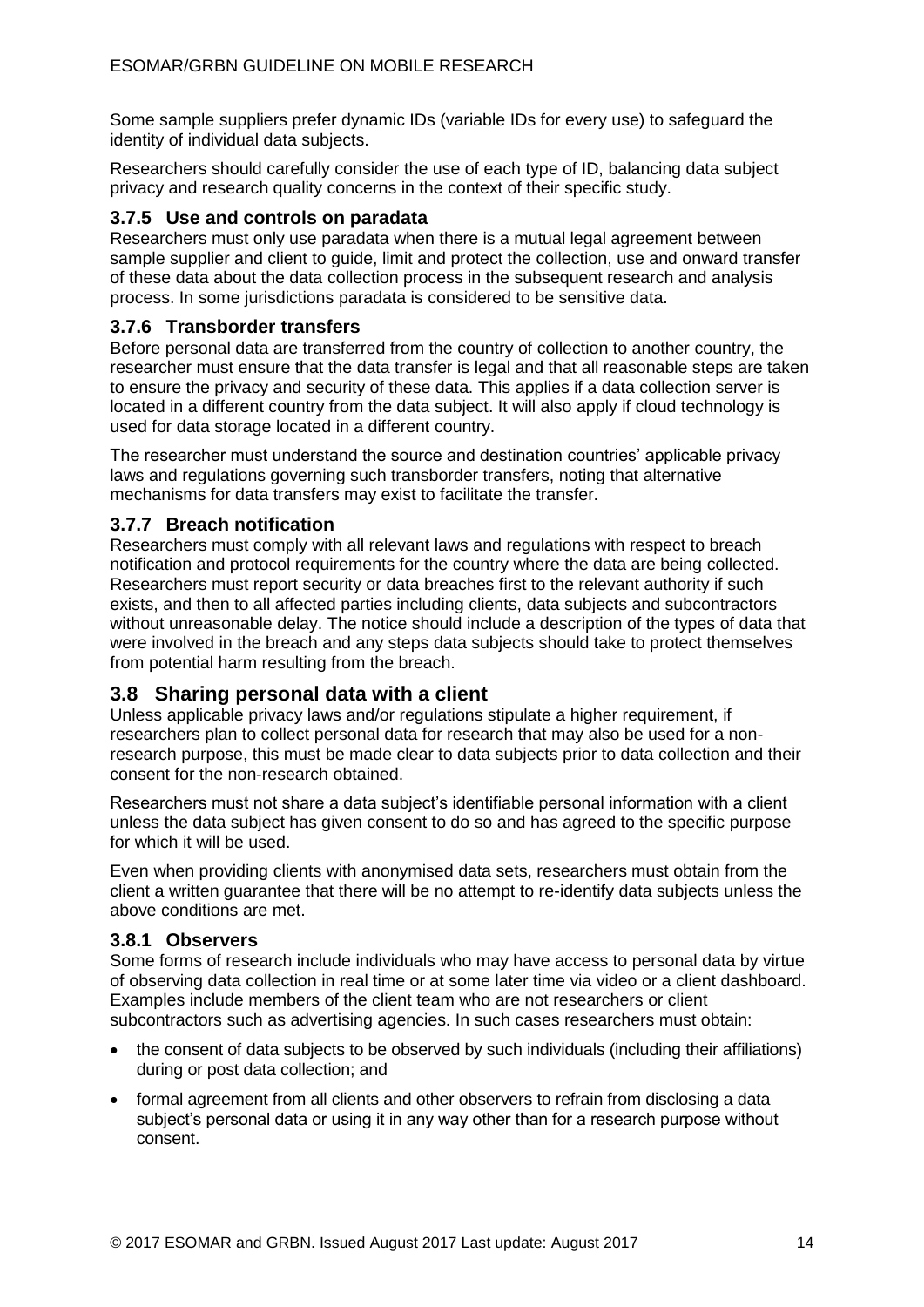# **4 CLIENTS: RELATIONSHIPS AND RESPONSIBILITIES**

## **4.1 Subcontracting**

Researchers should inform clients, prior to work commencing, when any part of the work is to be subcontracted outside the researcher's own organisation. On request, clients must be told the identity of any such subcontractor.

In cases where the identity of a subcontractor used for sample sourcing can be legitimately considered proprietary information, the sample provider must provide:

- a description of the type of sample sources to be used; and
- an estimate of the percent of the sample expected from panel sources and non-panel sources.

Researchers are also required to ensure that any personal data shared with a subcontractor be limited to what is required to perform the subcontracting task(s); that the subcontractor has the necessary data security procedures in place to protect the data; and that the subcontractor's responsibilities for data protection are clearly documented and agreed to.

## **4.2 Methodological quality**

If users of mobile research are to have confidence that the resulting data are fit for purpose, then researchers must make available appropriate information to clients about how the research was conducted, to enable them to assess the validity of the results including any limitations of the methodology that might lead to conclusions not supported by the data. This information should include:

- sample size, source and management;
- sample design and selection;
- the method of data collection;
- any data cleaning, weighting or post-field adjustments that may have been applied; and
- where mobile penetration is less than 100%, steps taken to ensure that the research results represent the target population of the study.

Specific requirements in each of these areas can be found in the [ESOMAR/GRBN Guideline](https://www.esomar.org/what-we-do/code-guidelines/eosmargrbn-guideline-on-online-sample-quality)  [on Online Sample](https://www.esomar.org/what-we-do/code-guidelines/eosmargrbn-guideline-on-online-sample-quality) Quality and Section 6 of the **ESOMAR/GRBN** Online Research Guideline.

## **4.3 Transparency, misrepresentation and correction of errors**

All research projects must be reported on and documented accurately, transparently and objectively. In the event that errors are discovered after delivery, the client must be notified immediately and corrections made promptly.

## **5 THE GENERAL PUBLIC: RELATIONSHIPS AND RESPONSIBILITIES**

## **5.1 Maintaining public confidence**

Researchers must be honest, truthful and objective and ensure that their research is carried out in accordance with appropriate scientific research principles, methods and techniques. Researchers must always behave ethically and must not do anything that might damage the reputation of market, opinion and social research and data analytics. They must always be mindful of the core principles of the ICC/ESOMAR and GRBN Codes in the work they do, avoiding activities and practices that could undermine public confidence.

## **5.2 Publishing results**

See Section 5.2 of the [ESOMAR/GRBN Online Research Guideline](https://www.esomar.org/what-we-do/code-guidelines/esomargrbn-online-research-guideline) for a discussion of the researcher's responsibilities when the client intends to publish research results.